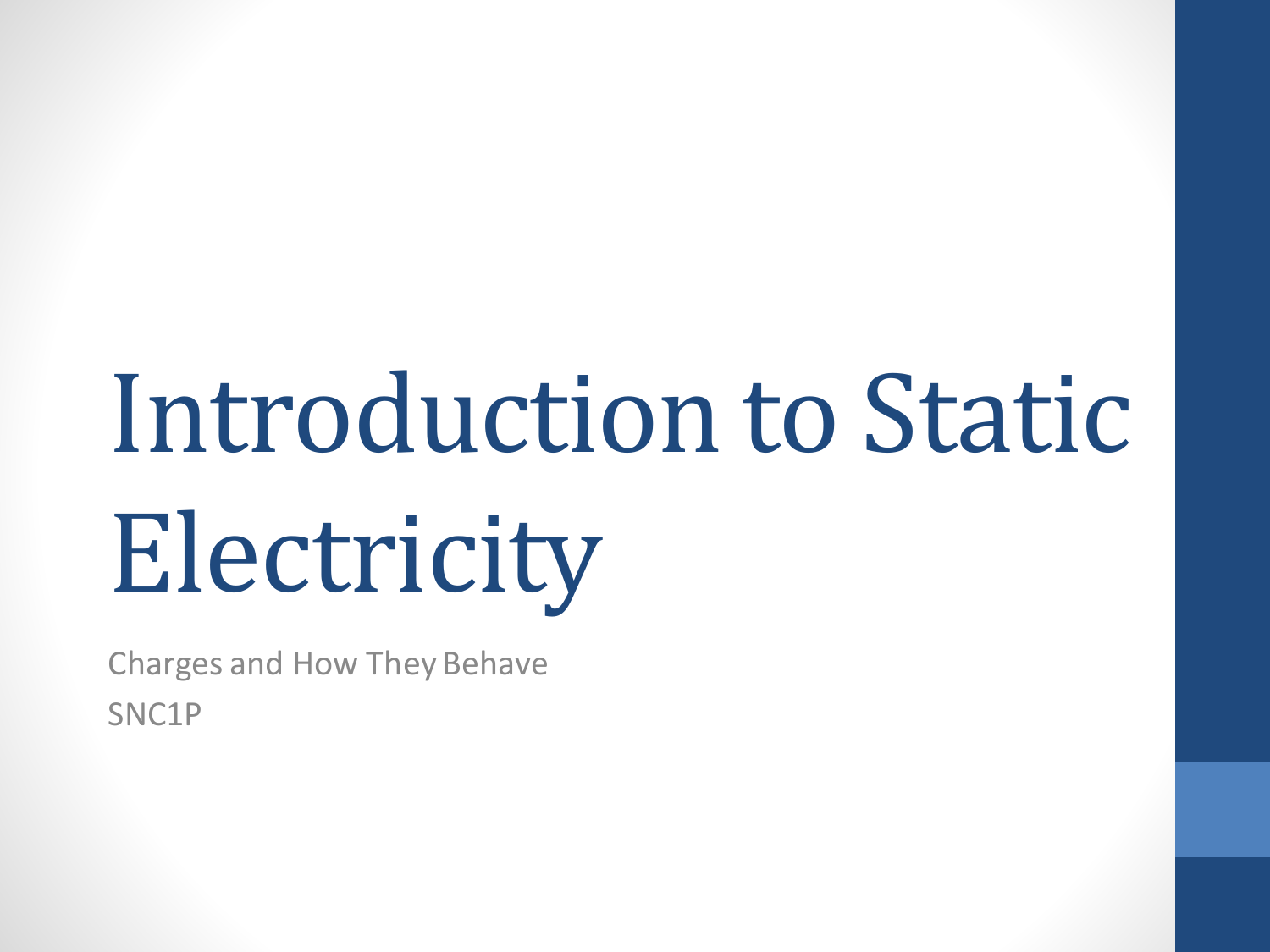### Learning Goal

•I will explain the law of electric charges with reference to common electrostatic phenomena.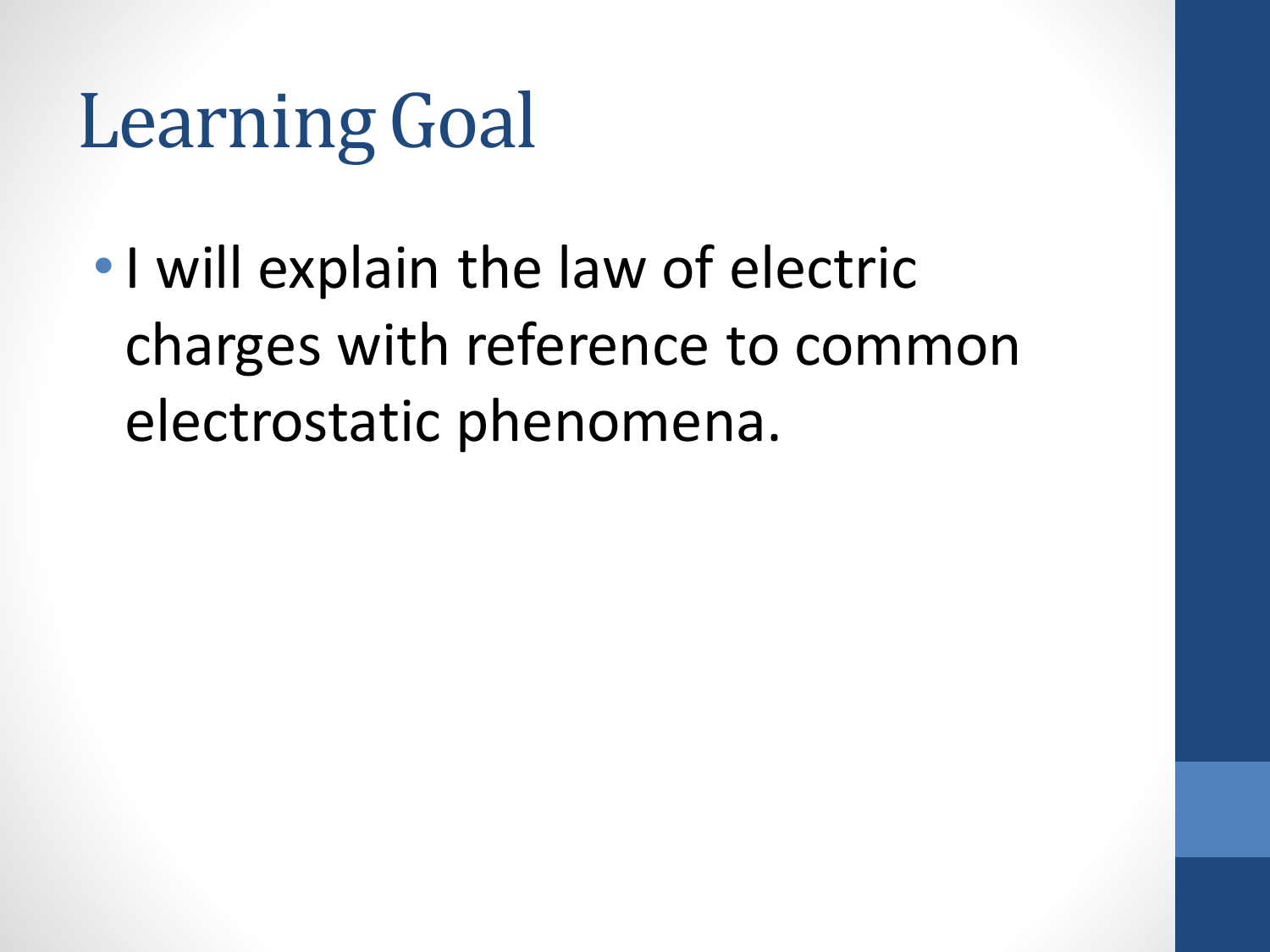## What are charges and how do they behave?

#### What will happen when a balloon you have rubbed against your hair is held against a wall?



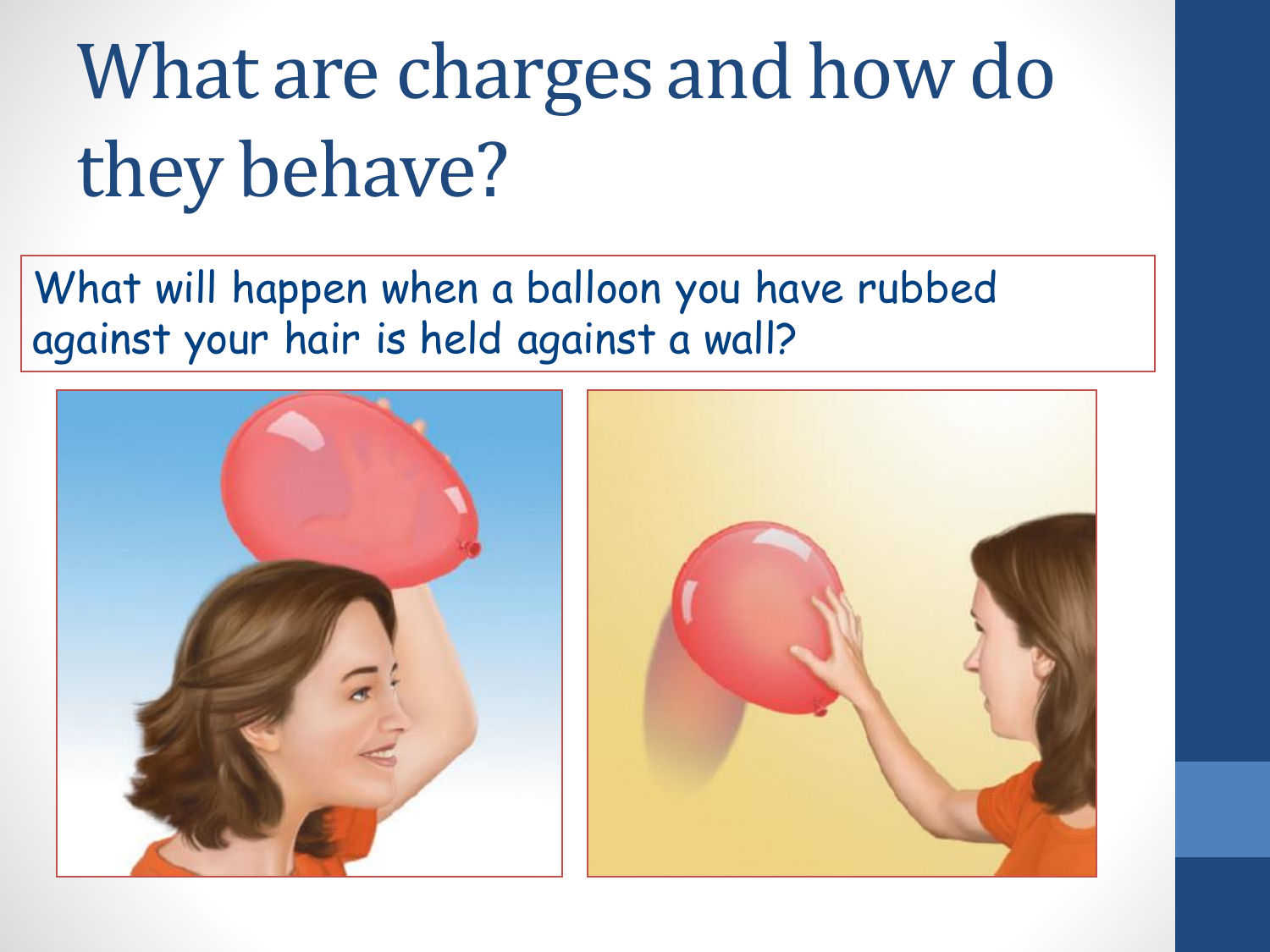#### What are the parts of an atom?

**Negative charges** are the type of electrical charges that can be rubbed off a material.



The **negative charges** are parts of atoms called **electrons**. These charges are found outside of the nucleus.

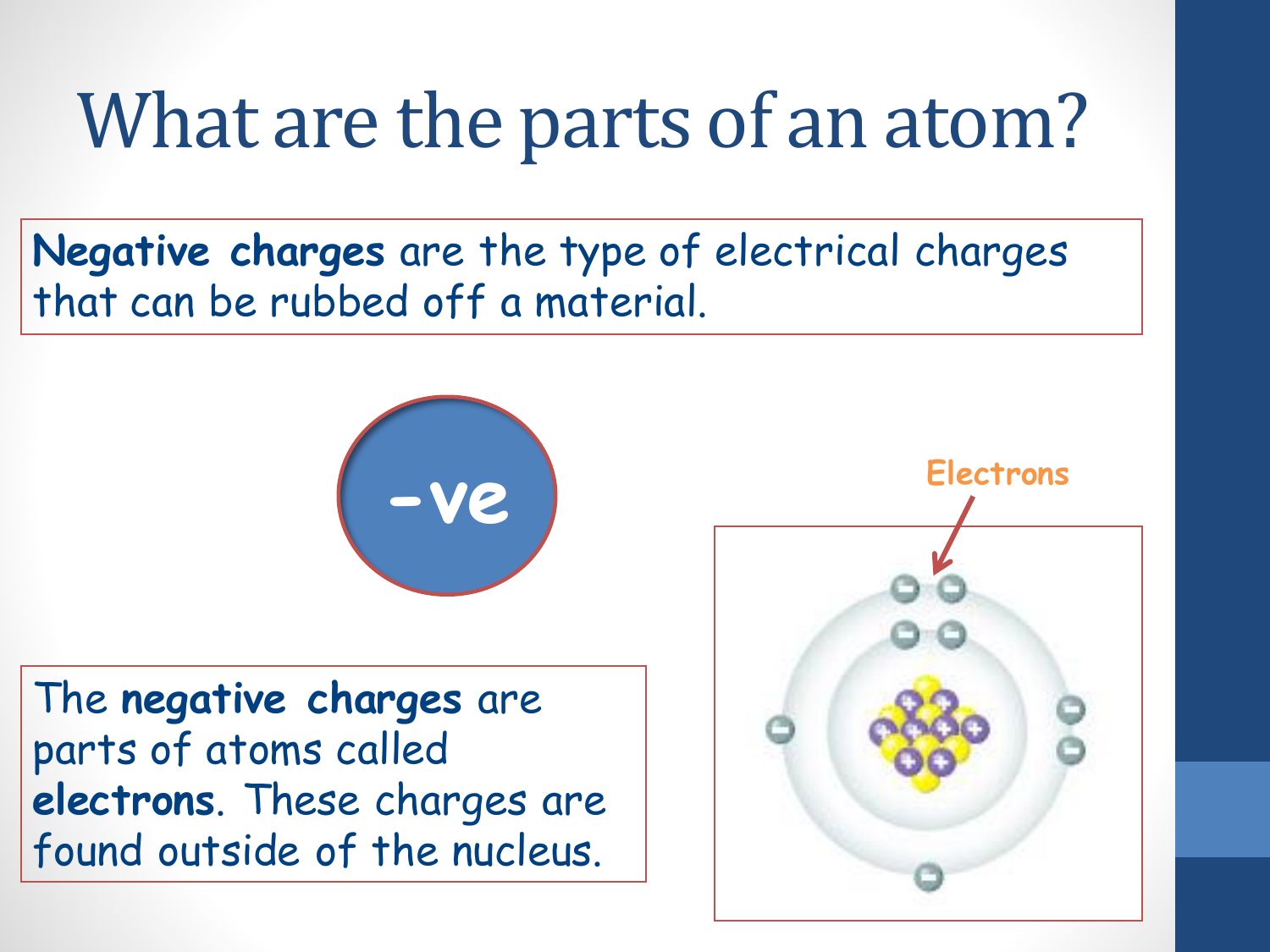#### What are the parts of an atom?

**Positive charges** are one type of electrical charges that are left behind when negative charges are rubbed off a material.



The **positive charges** are parts of atoms called **protons**. These charges are found inside the nucleus.

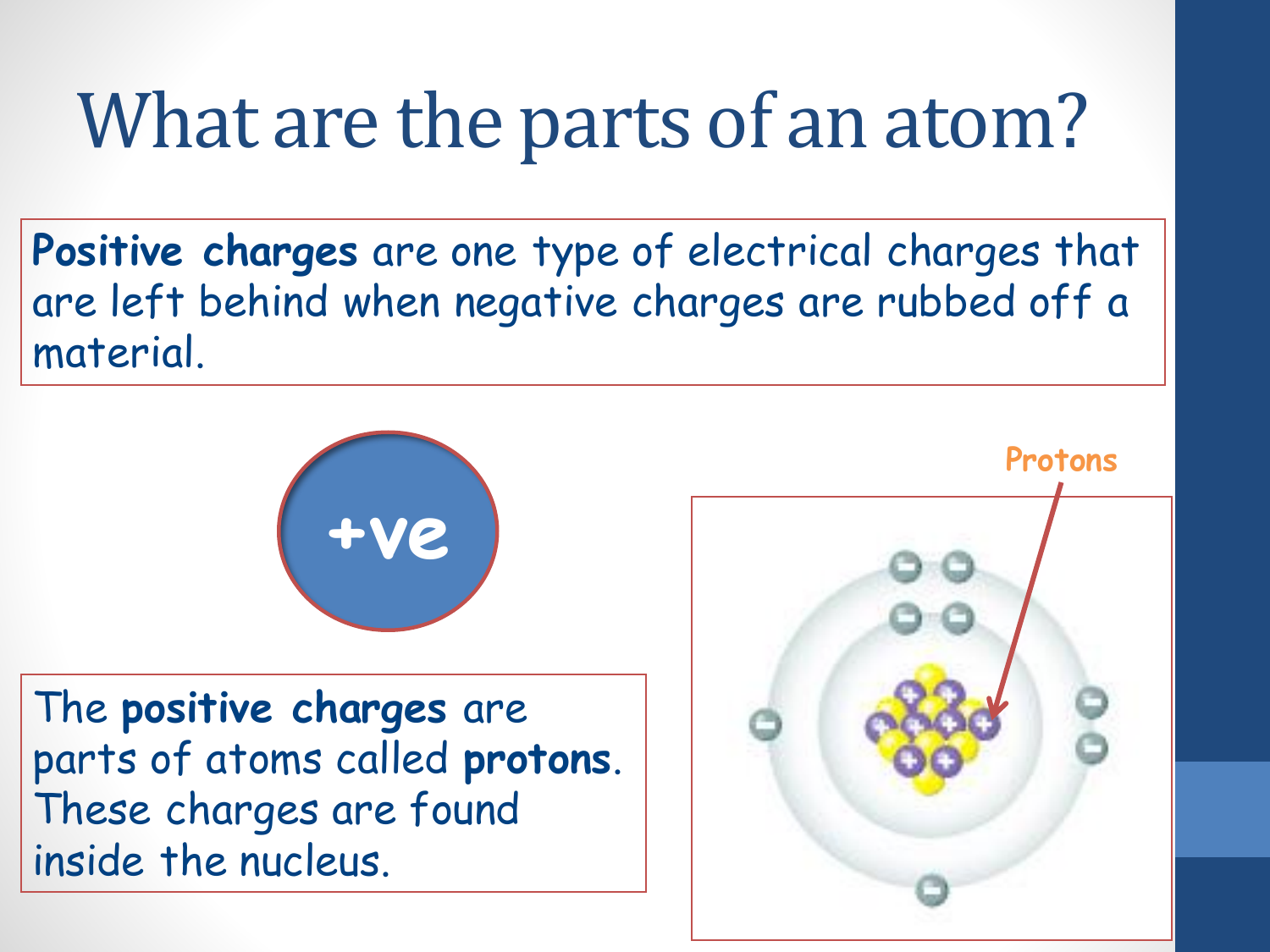#### What are the parts of an atom?

**Electrically neutral** describes materials that have equal numbers of negative and positive charges.



The atom shown above has 8 negative charges (electrons) and 8 positive charges (protons), so it is **electrically neutral**.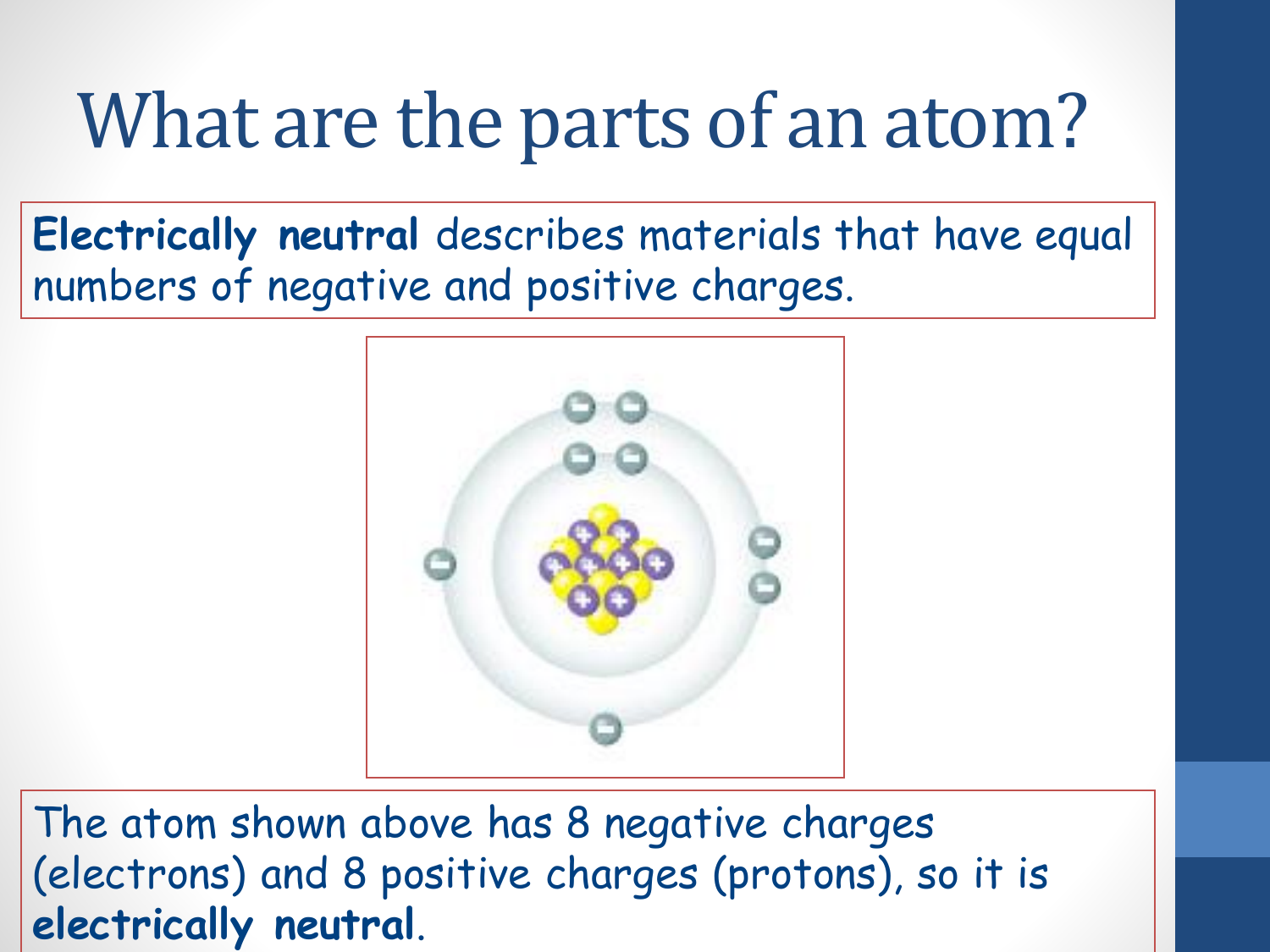#### How do objects become charged?

Have you ever had your hair stick to a sweater when you took it off? Do your clothes stick together when you remove them from the dryer?



When different materials are rubbed together, some of the electrons (negative charges) may move from one material to the other.

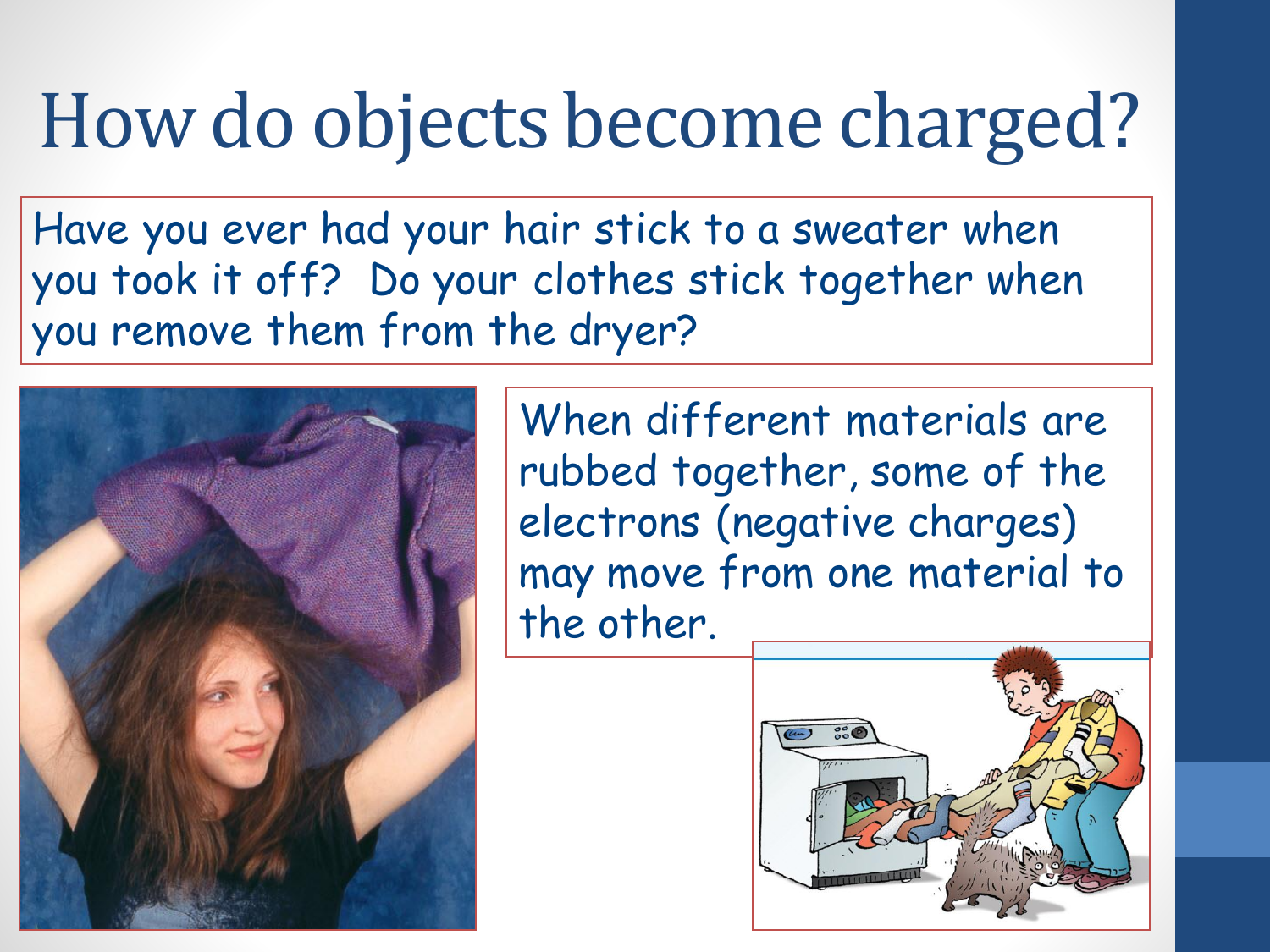#### How do objects become charged?

#### The process of charging materials by rubbing them together is called **charging by friction**.



(equal numbers of +ves and –ves in each material)

The materials shown in image **A** are both **electrically neutral**. When the two materials are rubbed together, their charges change as shown in image **B**.



(excess +ves in the top material and excess –ves in the bottom material)

What is the electrical charge of the two materials after they have been rubbed together?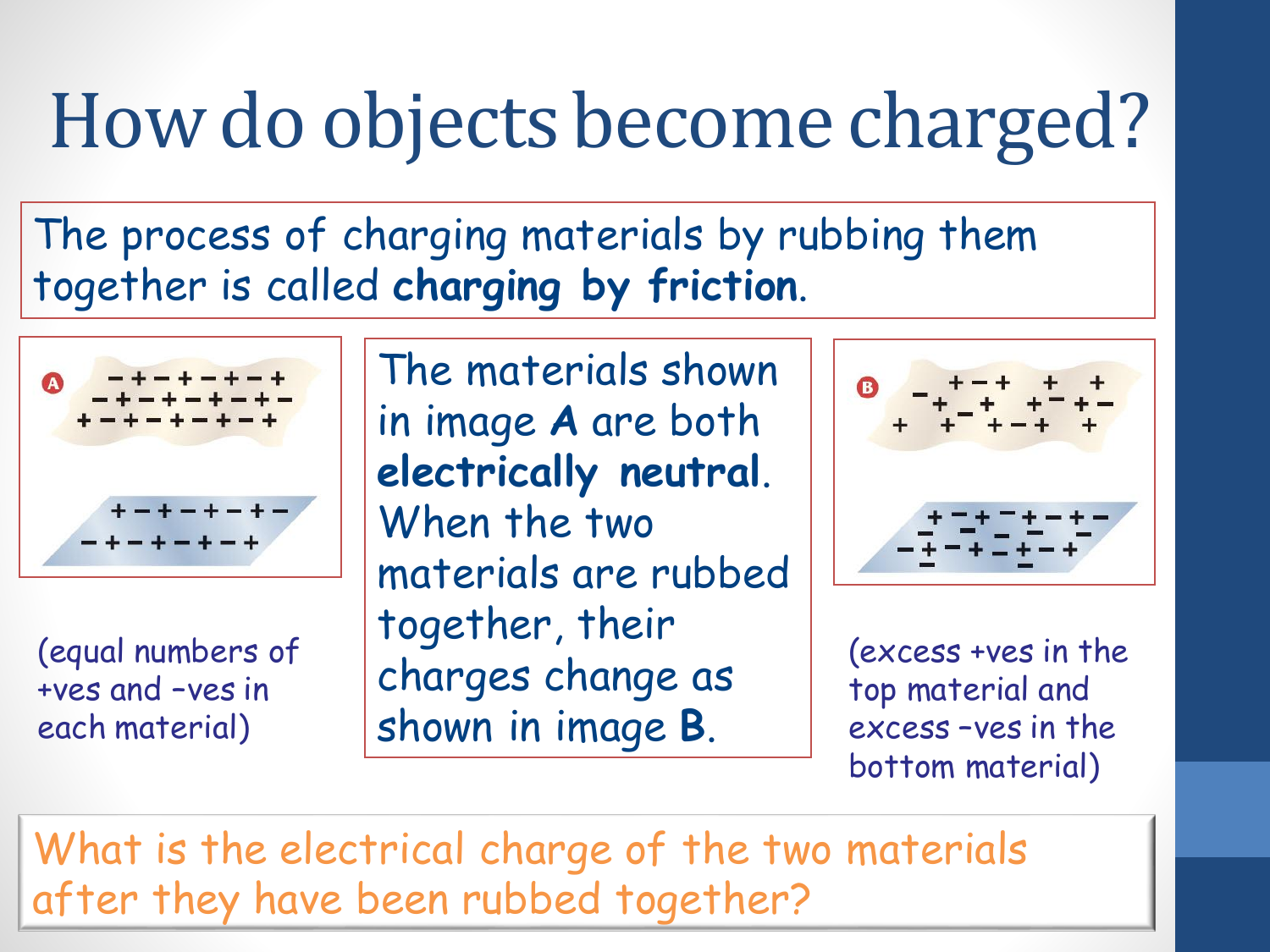#### Why is hair attracted to a balloon?

What has happened to the charges of the hair and of the balloon after they have been rubbed together?





Why is the hair attracted to the balloon?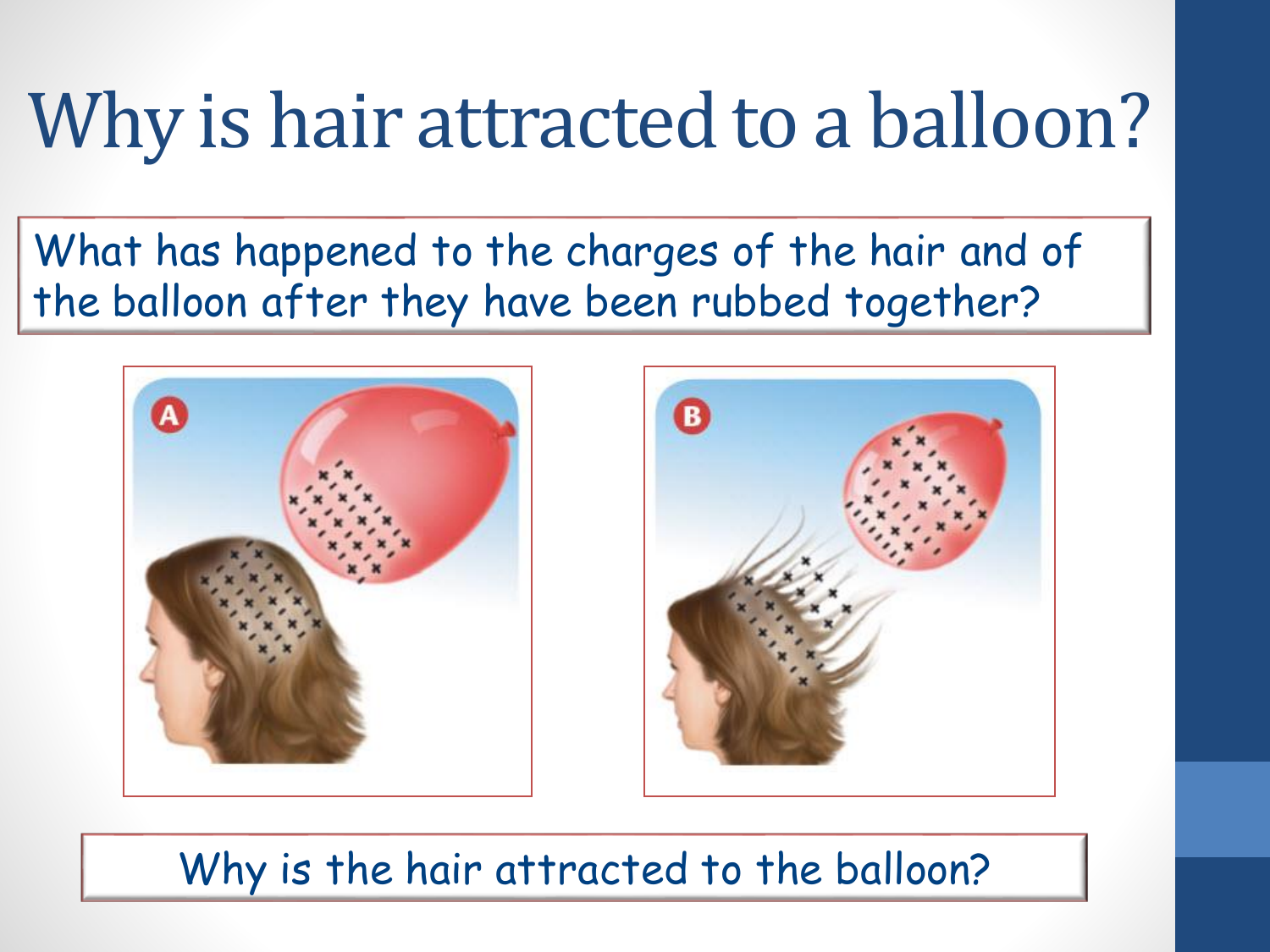### The Law of Electric Charge

Depending on the charges given to the two suspended balloons, they will either repel (move apart), attract (move together), or do nothing.



The balloons will behave according to **The Law of Electric Charge.**

#### The Law of Electric Charge

Opposite charges attract each other, and like charges (charges that are alike, or the same) repel each other.





opposite charges attract

like charges repel

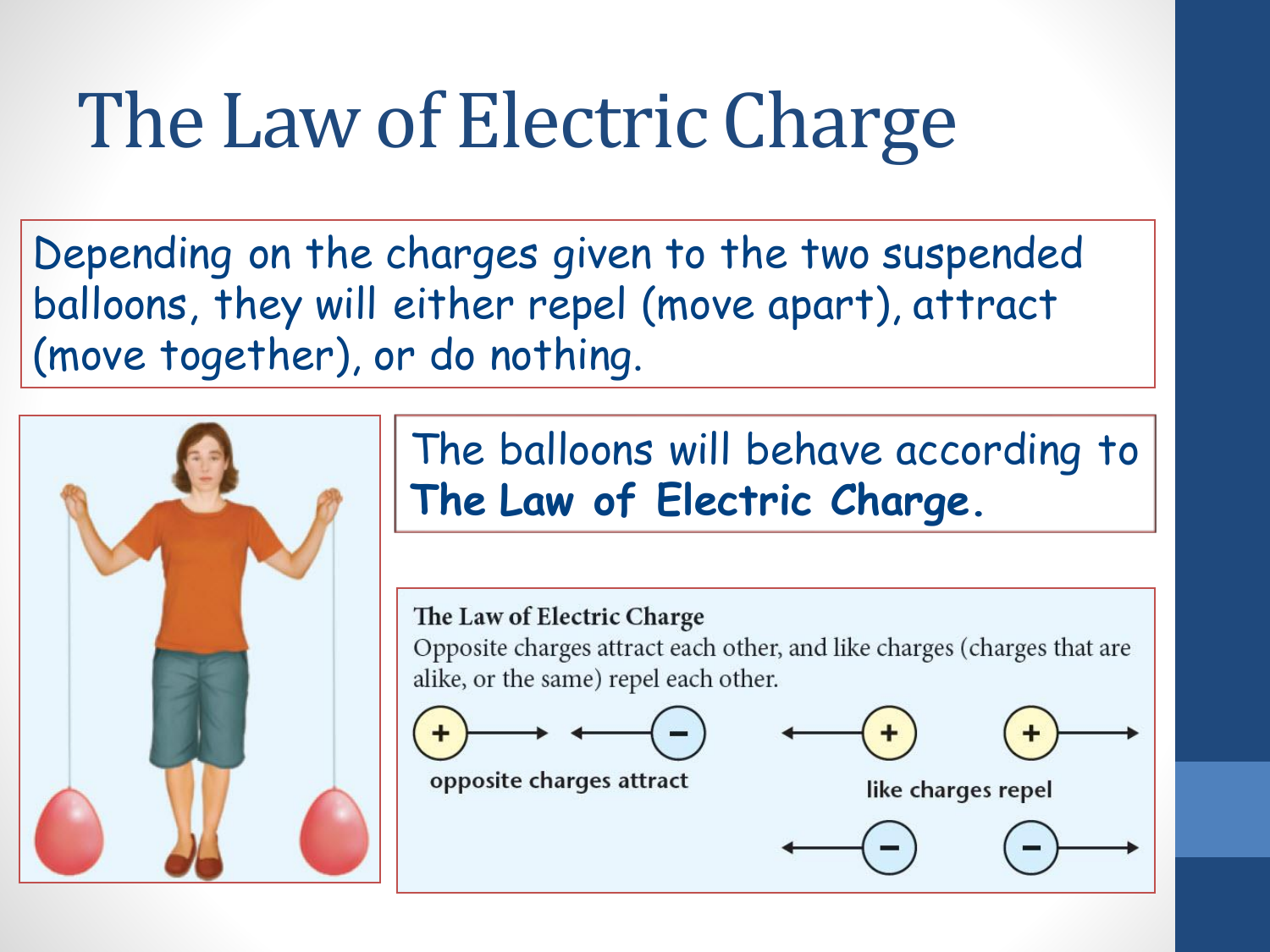#### Charged Objects and Neutral Objects



The charged balloon is attracted to the neutral wall, and the charged comb is attracted to the neutral water.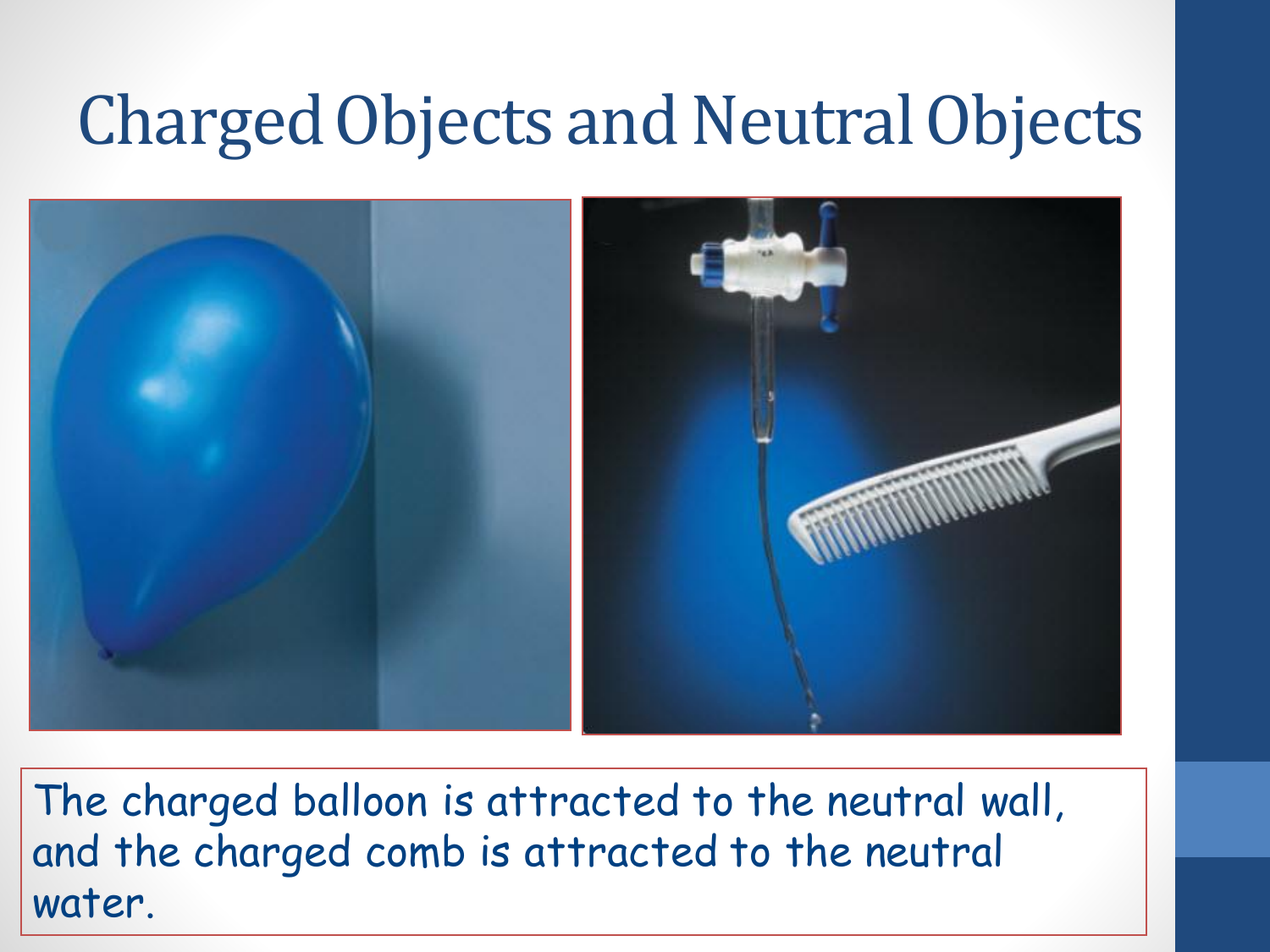#### Charged Objects and Neutral Objects